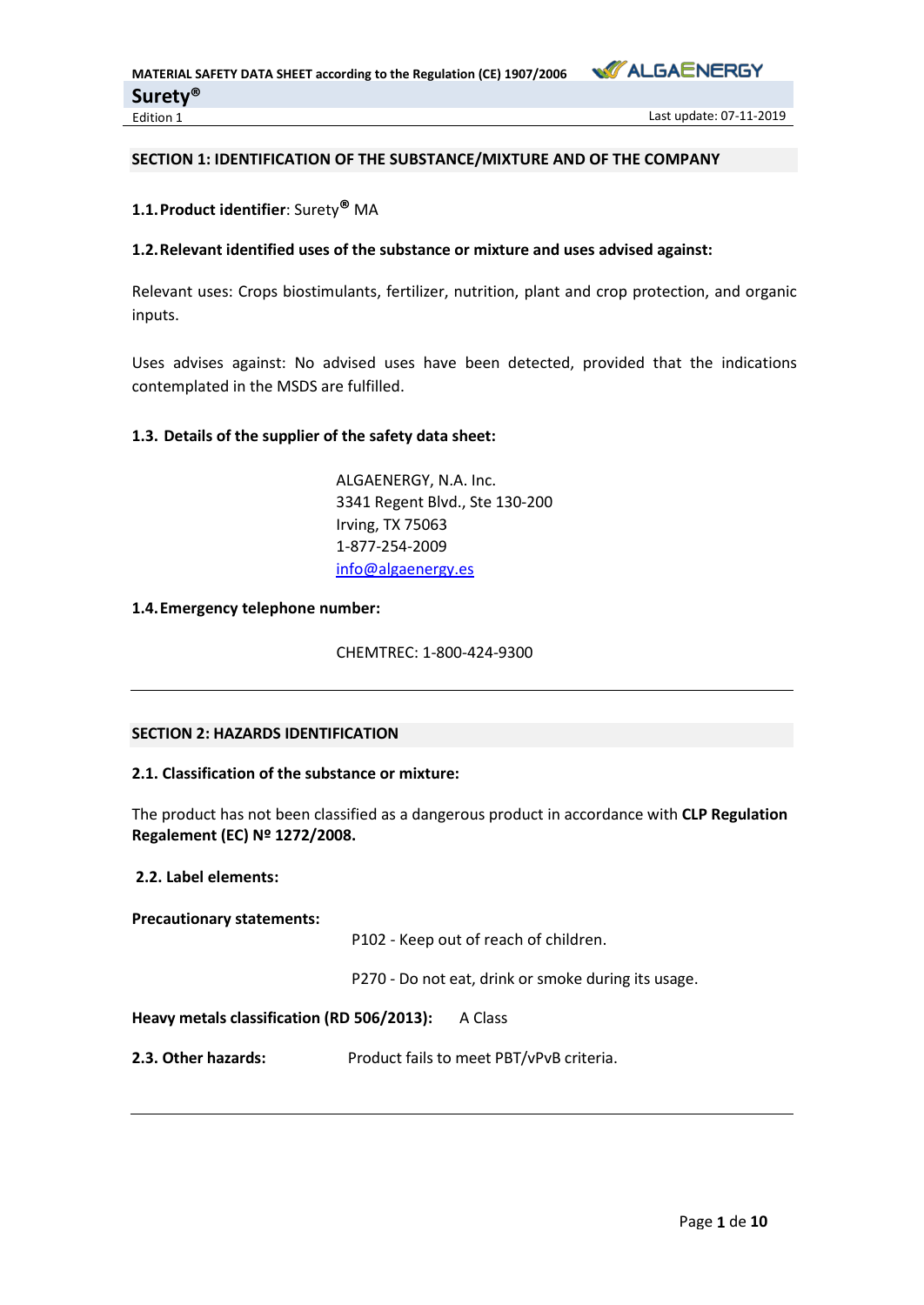

Last update: 07-11-2019

## **SECTION 3: COMPOSITION/INFORMATION ON INGREDIENTS**

**3.1. Substance:** In accordance with Annex II of Regulation (EC) nº1907/2006 (point 3), the product contains:

|        | <b>Identification</b> | Chemical name/Classification | concentration     |
|--------|-----------------------|------------------------------|-------------------|
| CAS:   | 100209-45-8           |                              |                   |
| CE:    | 309-353-8             | UVCB (organic origin)        | $\geq$ 40 % (w/w) |
| REACH: | 01-2119980073-39-XXXX |                              |                   |

## **3.2. Mixture:** Non-applicable.

### **SECTION 4: FIRST AID MEASURES**

### **4.1. Description of first aid measures:**

Seek immediate medical assistance showing the MSDS of this product.

| By inhalation:           | If the affected person is still breathing, move the person<br>outdoors to fresh air. If not breathing give artificial respiration.<br>Seek medical assistance. |
|--------------------------|----------------------------------------------------------------------------------------------------------------------------------------------------------------|
| By skin contact:         | Wash off with soap and water.                                                                                                                                  |
| By eye contact:          | Flush eyes with water as a precaution.                                                                                                                         |
| By ingestion/aspiration: | Never give anything by mouth to an unconscious person. Rinse<br>mouth with water. Seek medical assistance                                                      |

## **4.2. Most important symptoms and effects, both acute and delayed:**

Acute and delayed effects are indicated in sections 2 and 11.

### **4.3. Indication of any immediate medical attention and special treatment needed:**

Non-applicable.

# **SECTION 5: FIREFIGHTING MEASURES**

### **5.1. Extinguishing media:**

Suitable extinguishing media: In the case of inflammation, use water spray, alcohol-resistant foam, dry chemical powder (ABC powder) or carbon dioxide.

Improper extinguishing media: Direct water stream.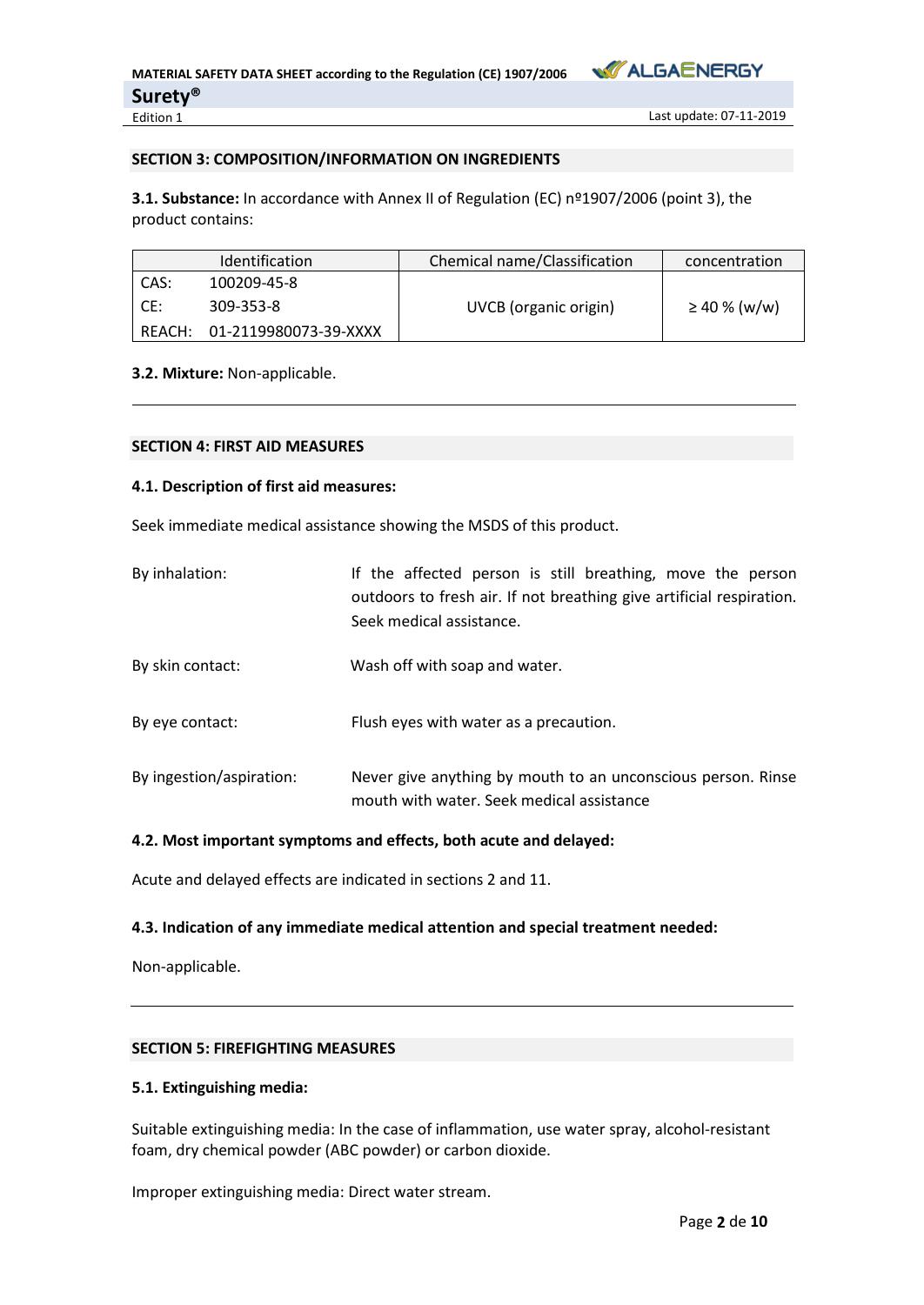

## **5.2. Special hazards arising from the substance or mixture:**

As a result of combustion or thermal decomposition reactive sub-products are created. They can become highly toxic and, consequently, can present a serious health risk.

# **5.3. Advice for firefighters:**

Depending on the magnitude of the fire, it may be necessary to use full protective clothing and individual respiratory equipment

## **SECTION 6: ACCIDENTAL RELEASE MEASURES**

## **6.1. Personal precautions, protective equipment and emergency procedures:**

Emergency personnel and personnel employed must comply with the health and safety policies of the centre, as well as safety recommendations, wearing protective gloves, safety glasses, appropriate clothing and good hygiene practices. Avoid dust formation.

## **6.2. Environmental precautions:**

Do not let product enter drainage systems.

# **6.3. Methods and material for containment and cleaning up:**

Absorb spillage with inert materials. Keep in suitable closed containers for disposal. For waste, see section 13.

# **6.4. Reference to other sections:**

See section 8 (personnel protection recommendations) and see section 13 (waste disposal).

### **SECTION 7: HANDLING AND STORAGE**

# **7.1. Precautions for safe handling:**

Comply with safety recommendations and practices in accordance with good industrial and personal hygiene practices, using gloves, glasses and appropriate protective clothing. Provide adequate ventilation in places where dust forms. There are no specific recommendations if the product is used correctly.

# **7.2. Conditions for safe storage, including any incompatibilities:**

Store the product in its original container, properly closed, in cool, well-ventilated and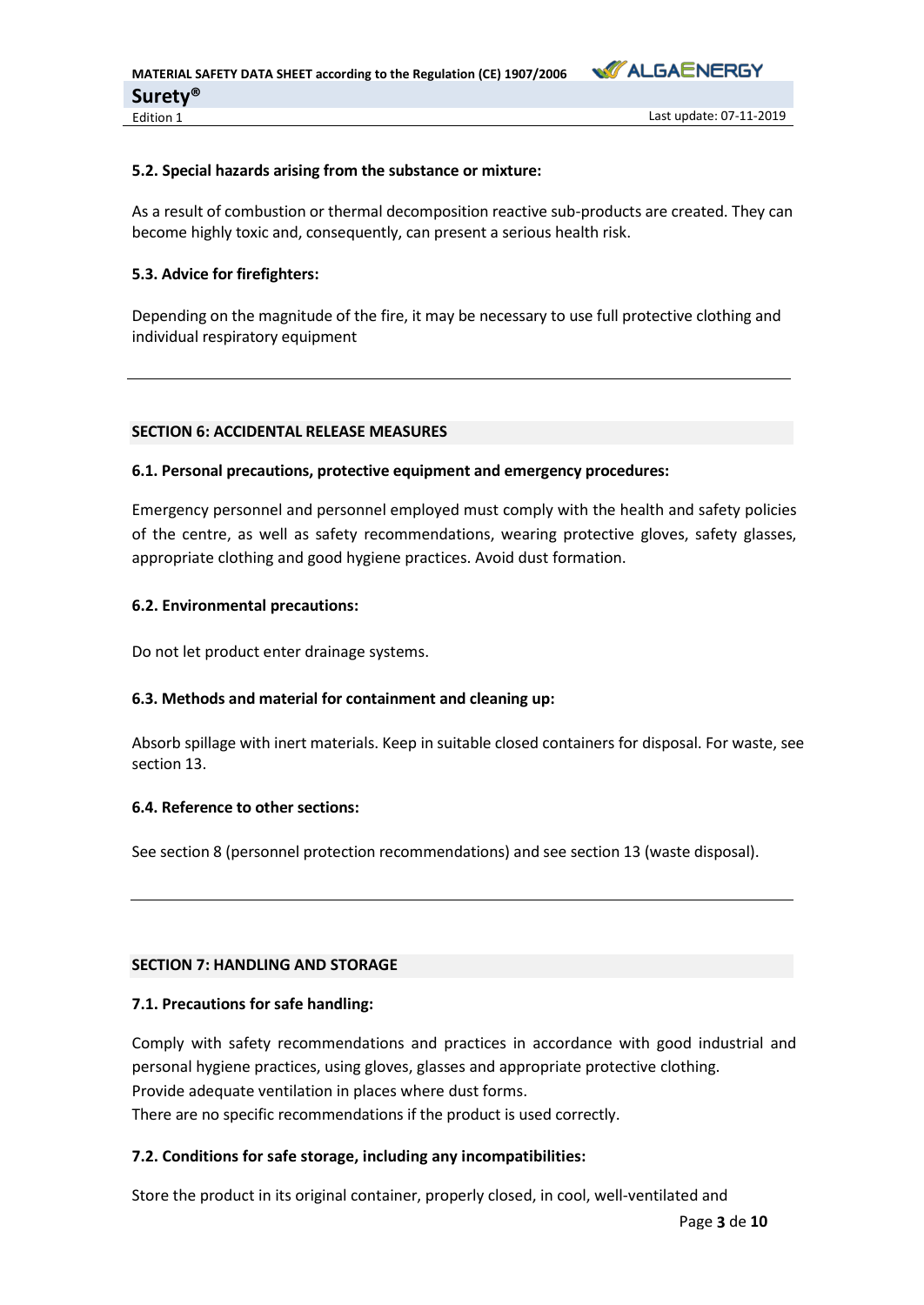

adequate places to keep intact the original characteristics of the product. Keep out of reach of children and away from food, drinks and feed.

# **7.3. Specific end use(s):**

Crops biostimulants, fertilizer, nutrition, plant and crop protection, and organic inputs.

# **SECTION 8: EXPOSURE CONTROLS/PERSONAL PROTECTION**

## **8.1. Control parameters:**

It does not contain substances with occupational exposure limit values.

## **8.2. Exposure controls:**

A.- General security and hygiene measures in the work place:

Handle in accordance with good industrial hygiene and safety practices. Use of basic personal protective equipment is recommended as a prevention measure, with the corresponding CE marking according to R.D. 1407/1992 and subsequent modifications.

B.- Respiratory protection:

No respiratory protection is required.

C.- Specific protection for the hands:

For prolonged or repeated contact, use protective gloves (EN ISO 374-1:2016).

D.- Ocular and facial protection:

As a precaution, safety glasses can be used (EN 166:2001).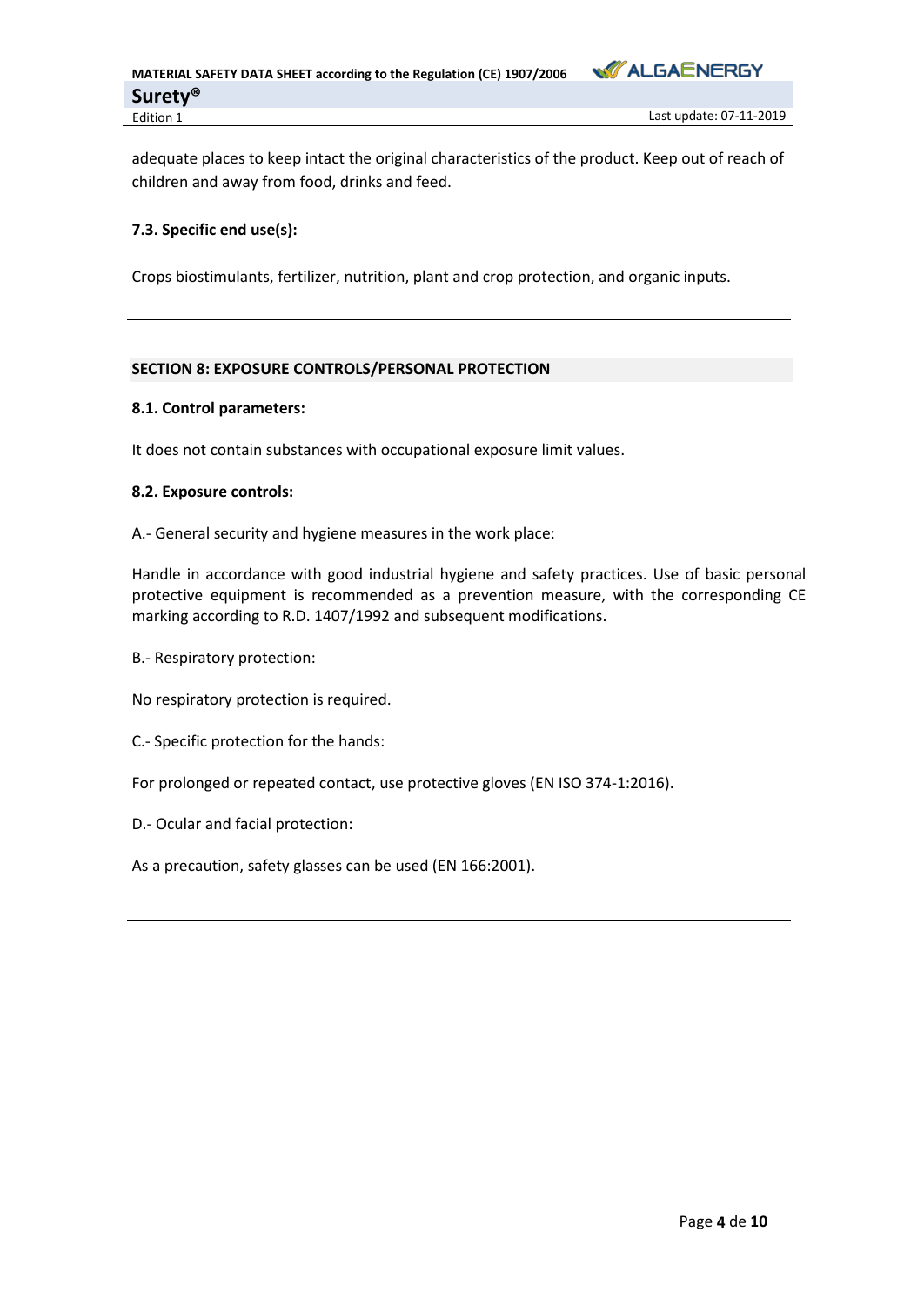

Last update: 07-11-2019

# **SECTION 9: PHYSICAL AND CHEMICAL PROPERTIES**

# **9.1. Information on basic physical and chemical properties:**

| Physical state at 20 $\degree$ C:      | Liquid            |
|----------------------------------------|-------------------|
| Appearance:                            | Liquid            |
| Colour:                                | Brown             |
| Odour:                                 | Characteristic    |
| pH:                                    | 3.6               |
| Odour threshold:                       | No data available |
| Melting point:                         | 241,2 $\degree$ C |
| <b>Boiling point:</b>                  | Not relevant *    |
| Vapour pressure:                       | Not relevant *    |
| Tension superficial:                   | Not relevant *    |
| Density a 25 °C:                       | $1,1$ g/ml        |
| Solubility in water at 20 $°C$ :       | Miscible in water |
| Partition coefficient n-octanol/water: | Not relevant*     |
| Decomposition temperature:             | 105-110 $°C$      |
| Autoignition temperature:              | Not relevant*     |
| Viscosity:                             | Not relevant*     |
| Explosive properties:                  | Not explosive     |
| Oxidizing properties:                  | Not oxidizing     |
| Flammable properties:                  | Not flammable     |

\*Not relevant due to the nature of the product, not providing information property of its hazards.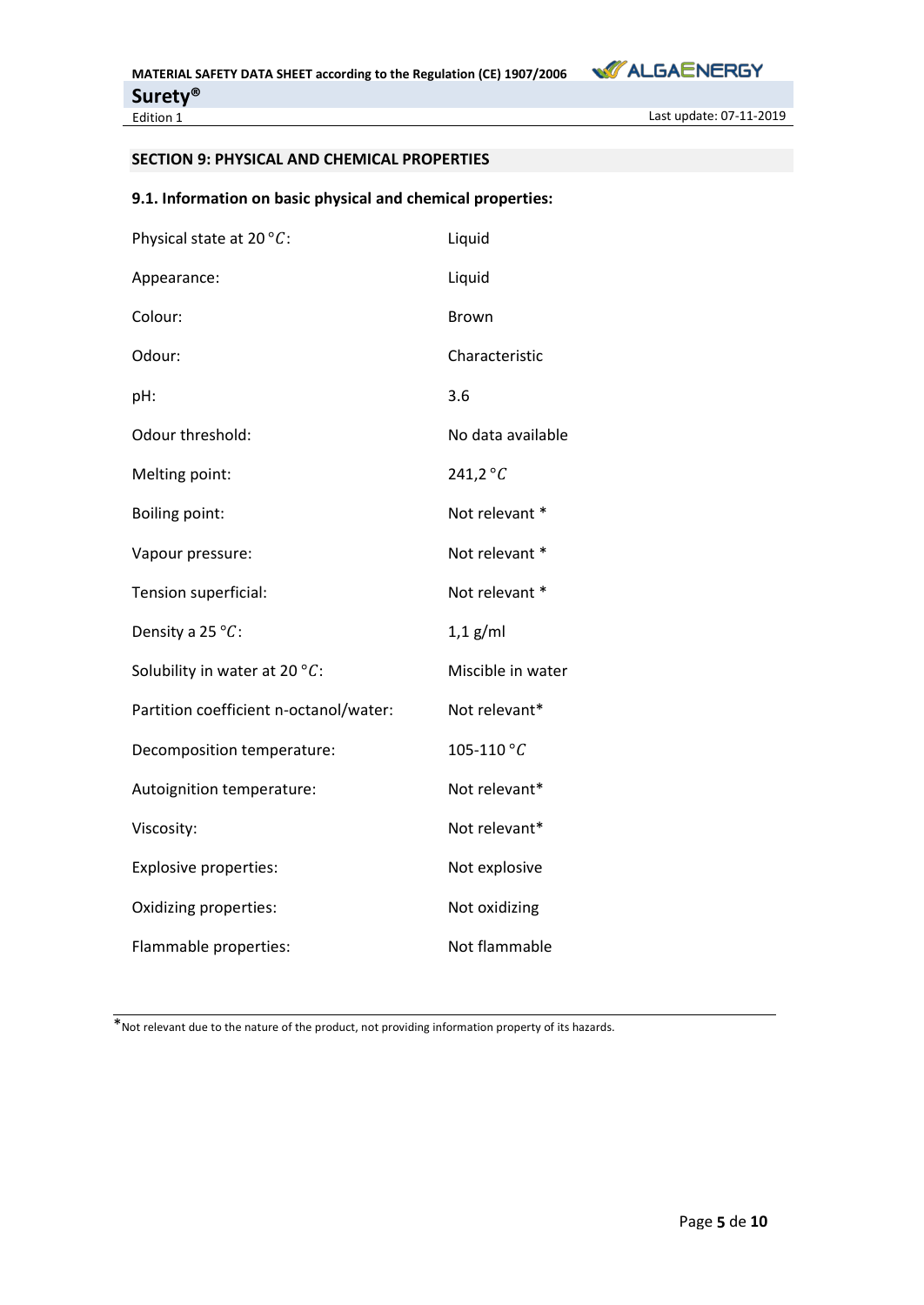

## **SECTION 10: STABILITY AND REACTIVITY**

# **10.1. Reactivity:**

No hazardous reactions are expected because the product is stable under recommended storage conditions. See section 7.

## **10.2. Chemical stability:**

Chemically stable under the conditions of storage, handling and use. See section 7.

# **10.3. Possibility of hazardous reactions:**

Under the specified conditions, hazardous reactions that lead to excessive temperatures or pressure are not expected. See section 7.

# **10.4. Conditions to avoid:**

Under the indicated conditions of storage, handling and use, not known. See section 7.

## **10.5. Incompatible materials:**

Strong oxidizing agents.

## **10.6. Hazardous decomposition products:**

Under the indicated conditions of storage, handling and use, not acknowledged. See section 7.

# **SECTION 11: TOXICOLOGICAL INFORMATION**

### **11.1. Information on toxicological effects:**

A.- Acute toxicity: Not classified (in view of the nature of the product and the available data, the classification criteria are not met).

LD50 oral > 2000 mg/kg (rat test). No adverse data are observed. LD50 inhalation: Not applicable. No particles of an inhalable size are presented. LD50 dermal: Not applicable. Due to the nature of the product.

B.- Corrosion or skin irritation: Not classified (in view of the nature of the product and the available data, the classification criteria are not met).

Product not irritating (OECD 404, rabbit test).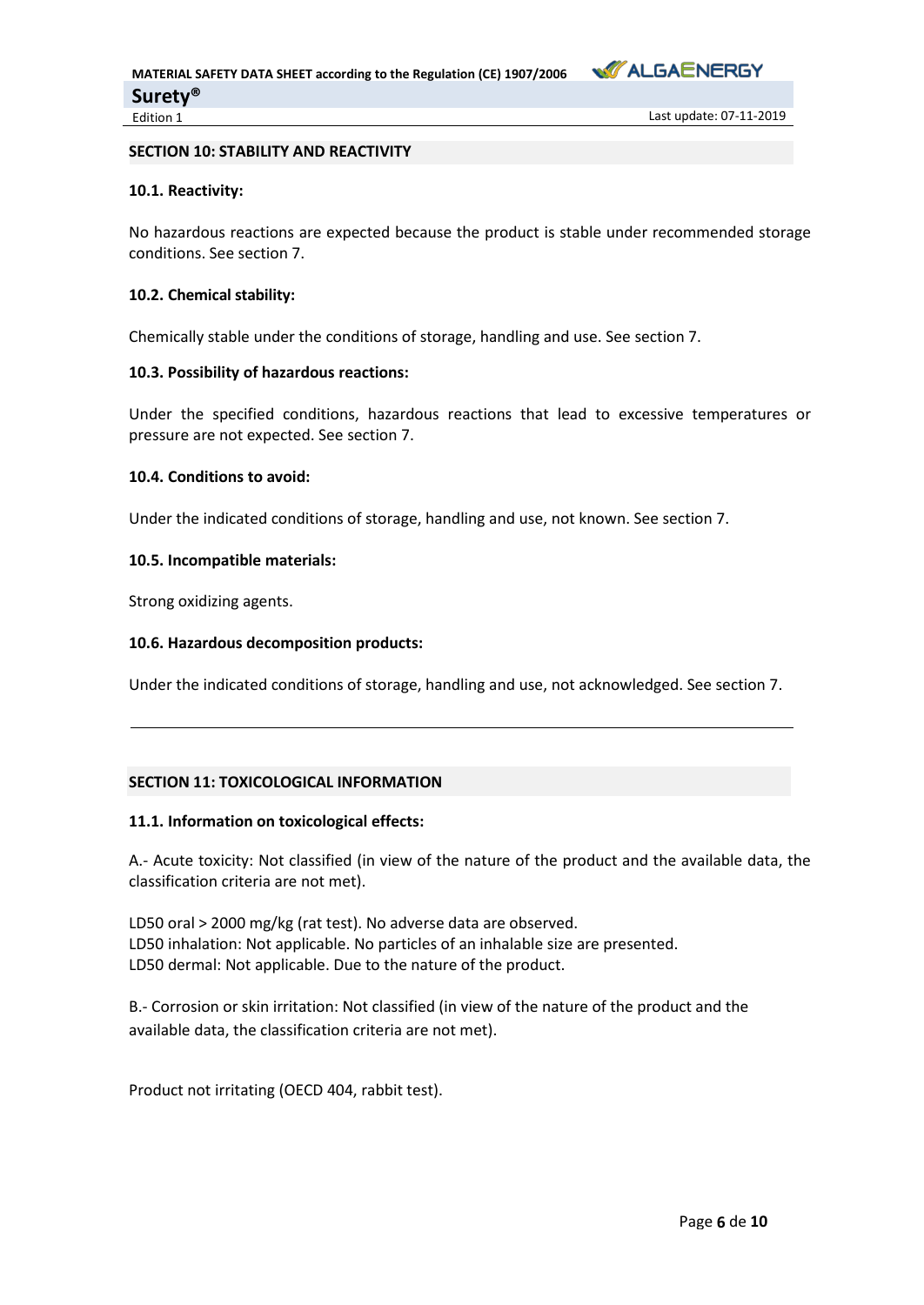

C.- Contact with the skin and the eyes (acute effect): No information available (no studies available). In case of eye contact, flush eyes with plenty of water as a precaution.

D.- Respiratory and skin sensitisation: No information available (no studies available).

E.- Mutagenicity: Not classified (in view of the nature of the product and the available data, the classification criteria are not met).

F.- Carcinogenicity: Not classified (in view of the nature of the product and the available data, the classification criteria are not met).

G.- Toxicity for reproduction: Not classified (in view of the nature of the product and the available data, the classification criteria are not met).

H.- Specific target organ toxicity (STOT):

Single exposure: Not classified (in view of the nature of the product and the available data, the classification criteria are not met).

Repeated exposure: Not classified (in view of the nature of the product and the available data, the classification criteria are not met). Level without observable adverse effects > 1000 mg/Kg body weight per day (rat test).

J.- Aspiration hazard: Not classified (in view of the nature of the product and the available data, the classification criteria are not met).

# **SECTION 12: ECOLOGICAL INFORMATION**

**12.1. Toxicity:** Not classified (in view of the nature of the product and the available data, the classification criteria are not met).

**12.2. Persistence and degradability:** Not classified (in view of the nature of the product and the available data, the classification criteria are not met).

**12.3. Bioaccumulative potential:** Not classified (in view of the nature of the product and the available data, the classification criteria are not met).

**12.4. Mobility in soil:** Not classified (in view of the nature of the product and the available data, the classification criteria are not met).

**12.5. Results of PBT and vPvB assessment:** Product fails to meet PBT/vPvB criteria.

**12.6. Other adverse effects:** No additional information available.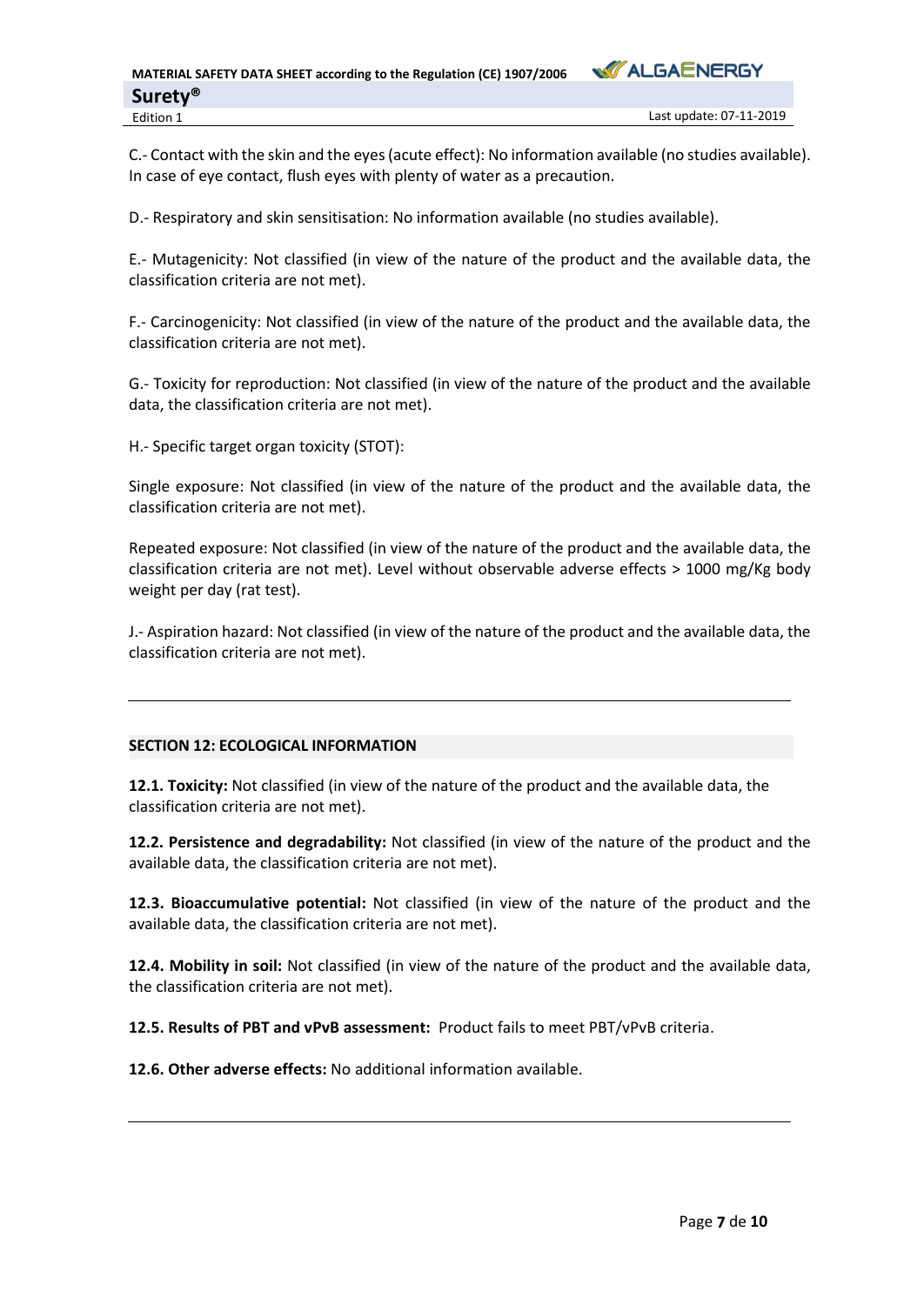

Last update: 07-11-2019

## **SECTION 13: DISPOSAL CONSIDERATIONS**

# **13.1. Waste treatment methods:**

Dispose of the content and its solutions as an unused product (disposal) in accordance with the requirements of all legal environmental texts at local, national, and EU member states level.

Dispose of the container (recycling) in accordance with the requirements of all legal environmental texts at local, national, and EU member states level.

Use empty container collection companies and duly authorized waste managers, if applicable. It is recommended that a responsible manager for waste disposal carries out the classification.

# **SECTION 14: TRANSPORT INFORMATION**

# **14.1. Transport by land (ADR/RID):**

Non-applicable. Non-dangerous goods.

## **14.2. Transport by sea (IMDG):**

Non-applicable. Non-dangerous goods.

# **14.3. Transport by inland waterways (AND(R)):**

Non-applicable. Non-dangerous goods.

# **14.4. Transport by air (ICAO/IATA):**

Non-applicable. Non-dangerous goods.

# **14.5. Dangerous for the environment:**

Non-applicable. Non-dangerous goods.

### **14.6. Special precautions for user:**

Non-applicable. Non-dangerous goods.

# **14.7. Transport in bulk according to Annex II of MARPOL and the IBC Code:**

Non-applicable. Non-dangerous goods.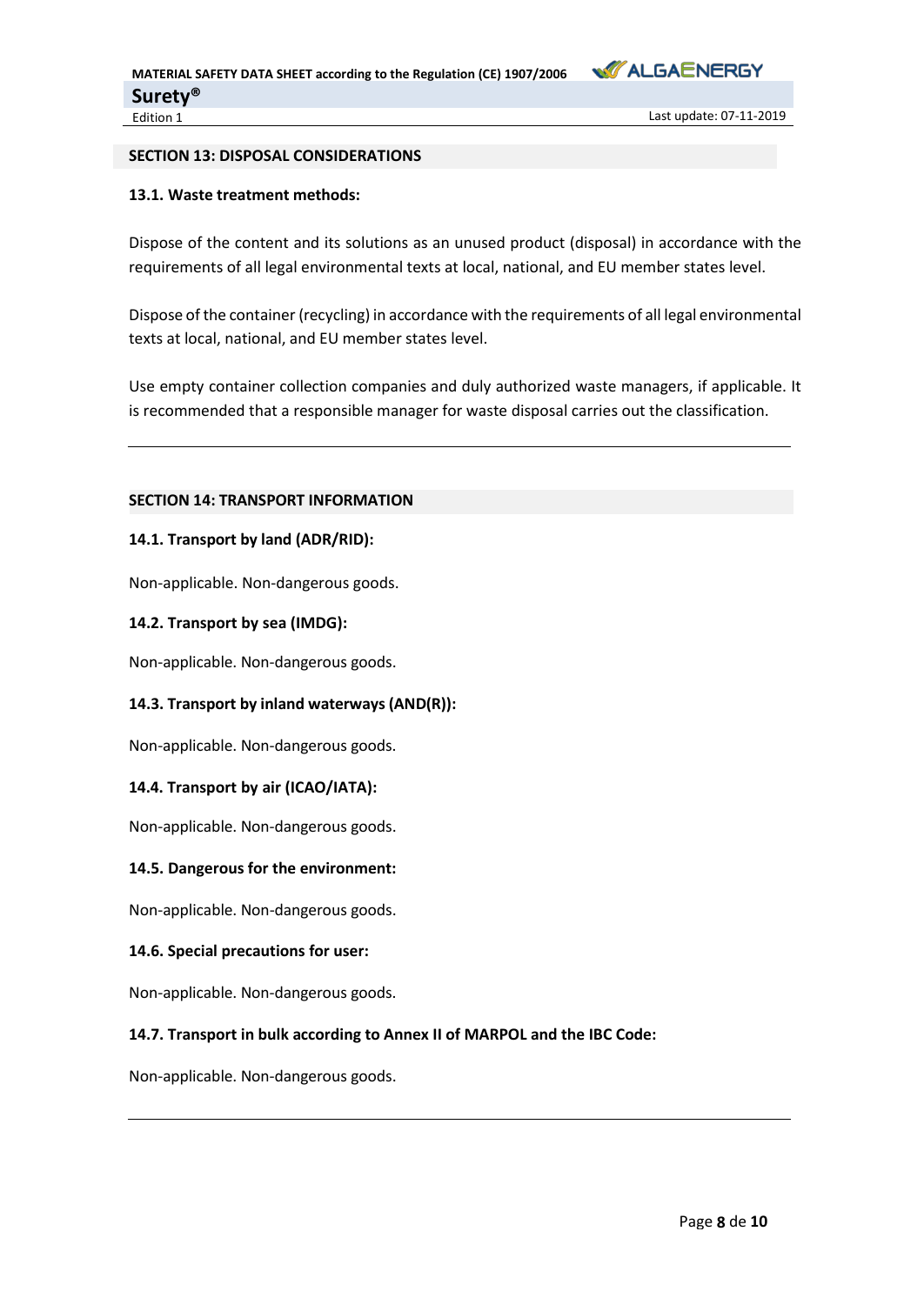

## **SECTION 15: REGULATORY INFORMATION**

**15.1. Safety, health and environmental regulations/legislation specific for the substance or mixture:**

Candidate substances for authorisation under the Regulation (EC) 1907/2006 (REACH):

Non-applicable

Substances included in Annex XIV of REACH ("Authorisation List") and sunset date:

Non-applicable

Regulation (EC) 1005/2009, about substances that deplete the ozone layer:

Non-applicable

Article 95, REGULATION (EU) No 528/2012:

Non-applicable

Restrictions on the marketing and use of certain hazardous substances and mixtures (Annex XVII of REACH, etc.):

Non-applicable

Other legislation:

REGULATION (EC) No 2003/2003 relating to fertilisers. Spanish legal text: Real Decreto 506/2013, de 28 de junio, concerning fertilizing products and its amendments.

### **15.2. Chemical safety assessment:**

The chemical safety assessment has been carried out.

# **SECTION 16: OTHER INFORMATION**

### **16.1. Legislation related to safety data sheets:**

This safety data sheet has been designed in accordance with ANNEX II-Guide to the compilation of safety data sheets of Regulation (EC) Nº 1907/2006 (Regulation (EC) Nº 2015/830).

# **16.2. Modifications related to the previous Safety Data Sheet, which concerns the ways of managing risks:**

Regulation (EC) 1907/2006 (REACH): update of all sections.